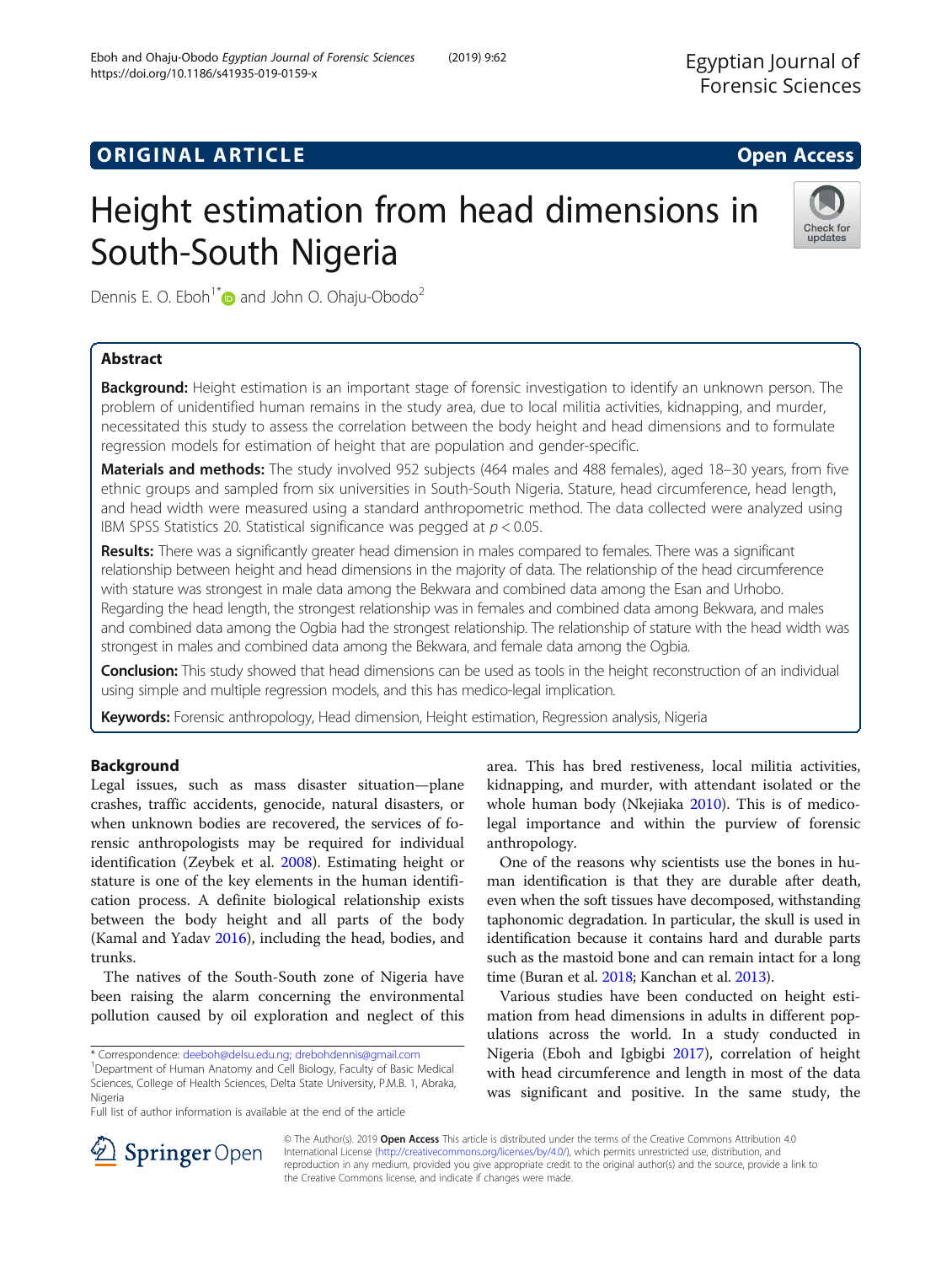correlation of the height with head width was not significant in the majority of the data studied. Another study (Jervas et al. [2015\)](#page-7-0) noted a significant positive correlation between the height and head width. In addition, another study conducted in Nigeria (Ukoha et al. [2015](#page-7-0)) showed that the relationship of the height with head circumference and the length was significant and positive, but the relationship with the head width in males was not significant. In a study in India (Marko et al. [2018\)](#page-7-0), a significant correlation between the height and head breadth was reported. Also, in another study (Nemade et al. [2015\)](#page-7-0), the correlation of head circumference, length, and width with body height was found to be significant and positive. A significant positive correlation of stature with the head length and width (Agarwal et al. [2014](#page-7-0)), head length (Chourasia et al. [2014\)](#page-7-0), and head circumference (Mansur et al. [2014\)](#page-7-0) have also been reported. Also, a significant correlation was found between the height and head dimensions (head circumference, length, and width) in another study (Kumar and Gopic-hand [2013;](#page-7-0) Singh [2013](#page-7-0)). A significant positive correlation of height with head circumference, the length and width were also reported in the Indo-Mauritian population (Agnihotri et al. [2011\)](#page-7-0). In Sri Lanka, a correlation of height with cranial length and width was significant and positive (Ilayperuma [2010](#page-7-0)).

The literature review revealed that studies with the focus of building height from the head or cranial measures using regression methods for the Bekware, Esan, Kalabari, Ogbia, and Urhobo are lacking. The relative gap in the literature is a cause for worries as it may be a hitch in the human identification process. Indigenous forensic tools for determination of height is therefore urgently needed. The study, therefore, will provide relevant guiding tools for forensic anthropologists in the event of medico-legal eventualities. The purpose of this study was to provide population and gender-based regression models for height (H) estimation from the head circumference  $(C)$ , length  $(L)$ , and width  $(W)$  in young adults.

#### Materials and methods

This was a descriptive anthropometric study of the quantitative design. The study population was all undergraduates 18 to 30 years old, who belonged to the Bekware, Esan, Kalabari, Ogbia, and Urhobo ethnic groups in six South-South Nigerian Universities, and who were registered with their ethnic associations in the study centers.

The sample for this study was 952 (464 males and 488 females). Six evenly spread universities were sampled through simple balloting, while the five ethnic groups were selected from the sample frame of ethnic groups in the area. The subjects were stratified into the ethnic groups as well as males and females. At the respective

universities, the systematic random sampling technique, which is based on intervals in a numbered population, was finally used to select the subjects.

### Subject selection

Subjects were included in the study if their parents were native of that particular ethnic group for up to two generations. All subjects who had surgery of the head, cranio-facial disorders, or disease (endocrinology and so forth) were excluded.

#### Ethical consideration

Informed consent was obtained from subjects in accordance with the World Medical Association Declaration of Helsinki ([2013](#page-7-0)). The Research Ethics Committee of the College of Health Sciences also approved the research protocol.

#### Method of measurements

All measurements were in accordance with Eboh and Igbigbi ([2017\)](#page-7-0). The head circumference was measured round the head in centimeter as the fronto-occipital circumference at maximum dimension, using non-elastic tailor tape. The head length was measured in centimeter as the linear distance between the glabella and the opisthocranion, using the spreading caliper (ORION, Japan). The head width was also measured in centimeters as the biparietal diameter at the most lateral points, also with the spreading caliper. Standing height or stature was measured in centimeters using the anthropometric rod, as the linear distance from the vertex to the sole of the foot, with the subject standing upright without footwear.

#### Data analysis

IBM SPSS Statistics 20 was used to analyze the data collected. Descriptive statistics and  $t$  test (to compare the mean between genders) were done. In addition, simple linear regression (of height to the head circumference, length, and width) and multiple regression (of height on all three head dimensions) were also done. Statistical significance was chosen to be at  $p < 0.05$ .

#### Results

Results showed the increasing order of contribution of participating ethnic groups to the sample size as follows: Ogbia (86 males, 82 females), Kalabari (89 males, 91 females), Bekwara (92 males, 94 females), Esan (92 males, 107 females), and Urhobo (105 males, 114 females).

The comparison of all measured parameters in both genders in all the ethnic groups is shown in Table [1](#page-2-0). In the Bekwara and Esan ethnic groups, the mean body height, head circumference, length, and width were significantly greater than females. In the case of Kalabari,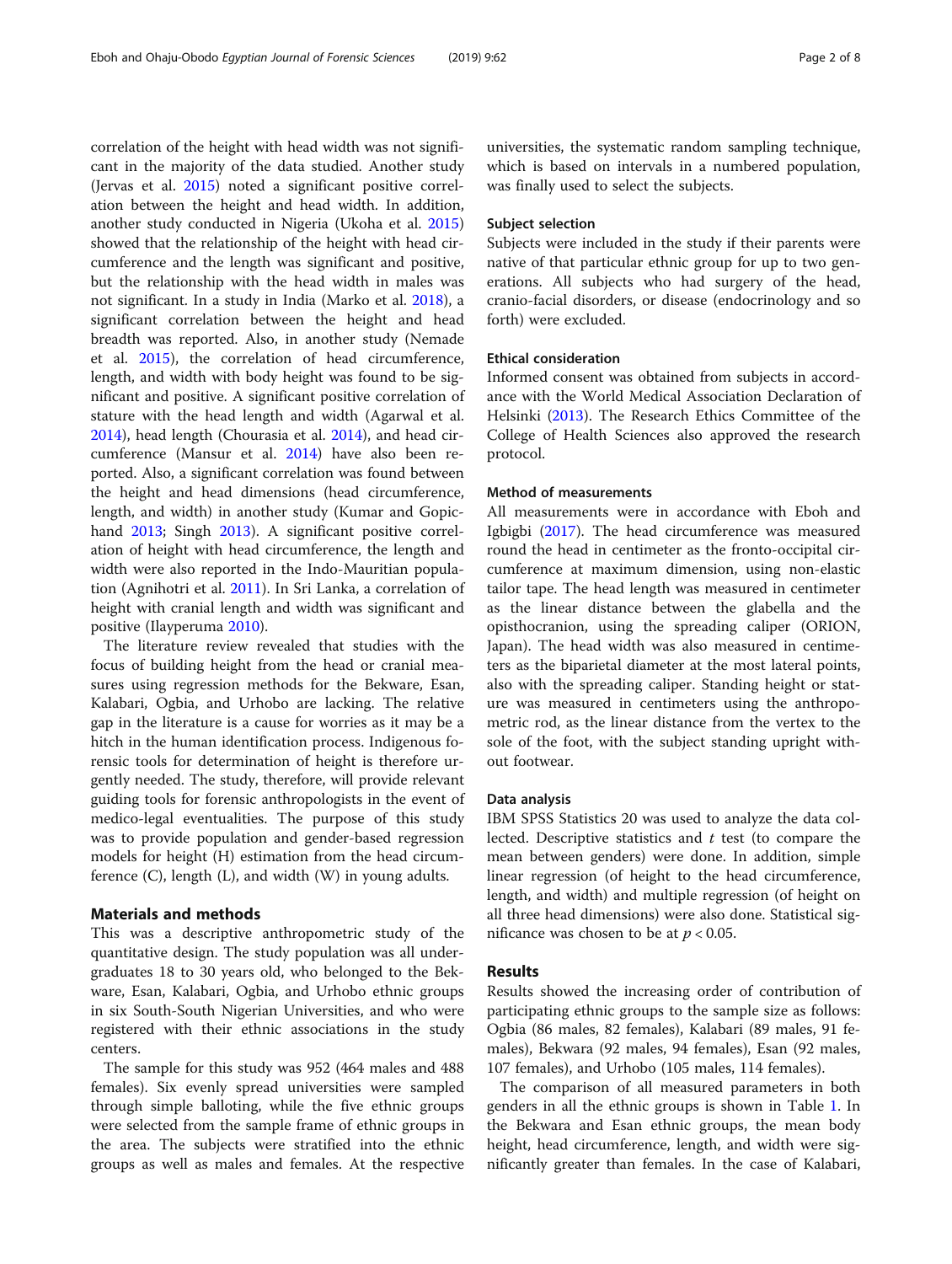| Ethnicity                                 | Measure (cm)       | Group    | Minimum | Maximum | Mean   | SD <sup>a</sup> | $t$ value                | $p$ value |
|-------------------------------------------|--------------------|----------|---------|---------|--------|-----------------|--------------------------|-----------|
| Bekwara ( $N = 186$ ; M = 92, F = 94)     | Height             | Combined | 145.00  | 178.00  | 164.10 | 7.08            |                          |           |
|                                           |                    | Male     | 149.00  | 178.00  | 166.54 | 7.16            | 4.940                    | 0.001     |
|                                           |                    | Female   | 145.00  | 173.00  | 161.71 | 6.15            |                          |           |
|                                           | Head circumference | Combined | 49.80   | 58.00   | 54.40  | 1.74            |                          |           |
|                                           |                    | Male     | 52.00   | 58.00   | 54.97  | 1.69            | 4.657                    | 0.001     |
|                                           |                    | Female   | 49.80   | 56.70   | 53.85  | 1.60            |                          |           |
|                                           | Head length        | Combined | 16.40   | 19.60   | 18.31  | 0.76            |                          |           |
|                                           |                    | Male     | 16.80   | 19.60   | 18.61  | 0.72            | 5.678                    | 0.001     |
|                                           |                    | Female   | 16.40   | 19.00   | 18.02  | 0.68            |                          |           |
|                                           | Head width         | Combined | 13.20   | 16.60   | 14.90  | 0.77            |                          |           |
|                                           |                    | Male     | 13.20   | 16.60   | 15.06  | 0.74            | 2.732                    | 0.001     |
|                                           |                    | Female   | 13.30   | 16.60   | 14.75  | 0.77            |                          |           |
| Esan ( $N = 199$ ; $M = 92$ , $F = 107$ ) | Height             | Combined | 151.30  | 189.00  | 166.51 | 8.30            |                          |           |
|                                           |                    | Male     | 157.00  | 189.00  | 172.15 | 7.35            | 11.462                   | 0.001     |
|                                           |                    | Female   | 151.30  | 177.40  | 161.67 | 5.56            |                          |           |
|                                           | Head circumference | Combined | 49.50   | 59.70   | 54.45  | 2.13            |                          |           |
|                                           |                    | Male     | 51.20   | 59.70   | 55.56  | 1.95            | 7.719                    | 0.001     |
|                                           |                    | Female   | 49.50   | 57.50   | 53.50  | 1.81            |                          |           |
|                                           | Head length        | Combined | 16.00   | 20.80   | 18.43  | 0.90            | $\qquad \qquad -$        |           |
|                                           |                    | Male     | 16.00   | 20.80   | 18.77  | 0.91            | 5.657                    | 0.001     |
|                                           |                    | Female   | 16.10   | 19.70   | 18.12  | 0.77            |                          |           |
|                                           | Head width         | Combined | 13.00   | 18.90   | 14.54  | 0.90            |                          |           |
|                                           |                    | Male     | 13.20   | 18.90   | 14.94  | 1.06            | 6.316                    | 0.001     |
|                                           |                    | Female   | 13.00   | 15.60   | 14.20  | 0.54            |                          |           |
| Kalabari ( $N = 180$ ; M = 89, F = 91)    | Height             | Combined | 151.40  | 188.00  | 167.22 | 6.81            |                          |           |
|                                           |                    | Male     | 156.00  | 188.00  | 171.17 | 6.20            | 9.353                    | 0.001     |
|                                           |                    | Female   | 151.40  | 174.50  | 163.36 | 4.93            |                          |           |
|                                           | Head circumference | Combined | 43.60   | 64.58   | 54.82  | 2.09            |                          |           |
|                                           |                    | Male     | 52.50   | 59.90   | 55.52  | 1.46            | 4.700                    | 0.001     |
|                                           |                    | Female   | 43.60   | 64.58   | 54.13  | 2.37            |                          |           |
|                                           | Head length        | Combined | 16.80   | 20.60   | 18.77  | 0.68            |                          |           |
|                                           |                    | Male     | 17.00   | 20.60   | 19.01  | 0.65            | 4.867                    | 0.001     |
|                                           |                    | Female   | 16.80   | 19.80   | 18.54  | 0.64            |                          |           |
|                                           | Head width         | Combined | 13.10   | 18.50   | 14.79  | 0.64            |                          |           |
|                                           |                    | Male     | 13.10   | 18.50   | 14.87  | 0.74            | 1.826                    | 0.069     |
|                                           |                    | Female   | 13.60   | 15.60   | 14.70  | 0.52            |                          |           |
| Ogbia ( $N = 168$ ; $M = 86$ , $F = 82$ ) | Height             | Combined | 160.00  | 178.00  | 167.47 | 5.32            | $\overline{\phantom{0}}$ |           |
|                                           |                    | Male     | 160.00  | 178.00  | 169.93 | 4.86            | 6.941                    | 0.001     |
|                                           |                    | Female   | 160.00  | 175.00  | 164.89 | 4.52            |                          |           |
|                                           | Head circumference | Combined | 50.93   | 64.58   | 55.15  | 2.23            | $\overline{\phantom{0}}$ |           |
|                                           |                    | Male     | 52.93   | 57.08   | 55.72  | 1.06            | 3.506                    | 0.001     |
|                                           |                    | Female   | 50.93   | 64.58   | 54.55  | 2.89            |                          |           |
|                                           | Head length        | Combined | 17.43   | 19.98   | 18.70  | 0.71            | $\qquad \qquad -$        |           |
|                                           |                    | Male     | 17.43   | 19.98   | 19.00  | 0.67            | 6.183                    | 0.001     |

<span id="page-2-0"></span>Table 1 Comparison of measured parameters between males and females in the five ethnic groups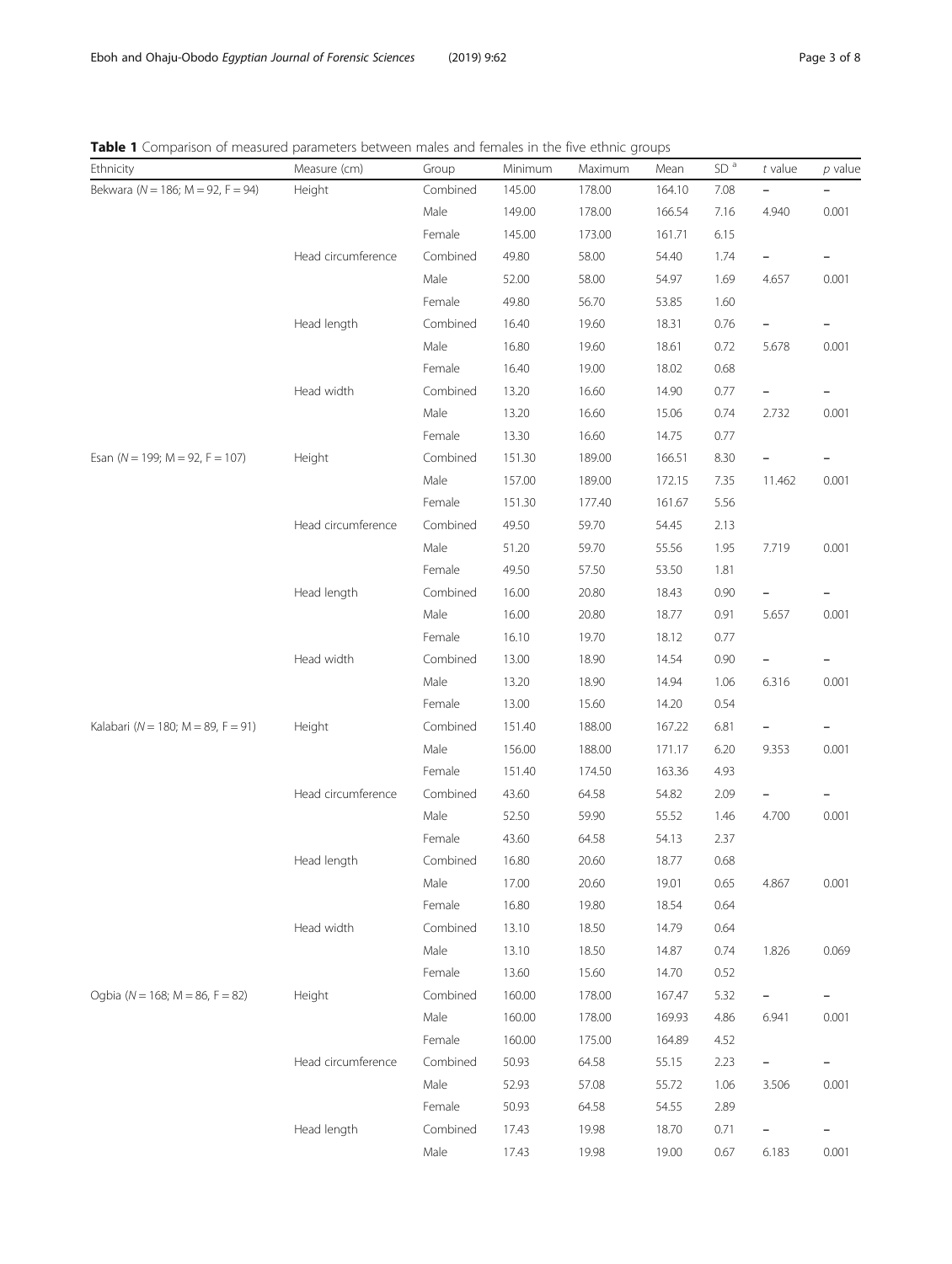Table 1 Comparison of measured parameters between males and females in the five ethnic groups (Continued)

| <b>Ethnicity</b>                             | Measure (cm)       | Group    | Minimum | Maximum | Mean   | SD <sup>a</sup> | $t$ value                | $p$ value                |
|----------------------------------------------|--------------------|----------|---------|---------|--------|-----------------|--------------------------|--------------------------|
|                                              |                    | Female   | 17.43   | 19.48   | 18.39  | 0.61            |                          |                          |
|                                              | Head width         | Combined | 13.93   | 16.08   | 14.99  | 0.48            | $\overline{\phantom{a}}$ | $\qquad \qquad -$        |
|                                              |                    | Male     | 14.43   | 16.08   | 15.20  | 0.37            | 6.344                    | 0.001                    |
|                                              |                    | Female   | 13.93   | 15.58   | 14.78  | 0.49            |                          |                          |
| Urhobo ( $N = 219$ ; $M = 105$ , $F = 114$ ) | Height             | Combined | 150.00  | 183.00  | 166.67 | 8.48            |                          |                          |
|                                              |                    | Male     | 151.00  | 183.00  | 172.28 | 7.41            | 12.129                   | 0.001                    |
|                                              |                    | Female   | 150.00  | 178.20  | 161.51 | 5.67            |                          |                          |
|                                              | Head circumference | Combined | 43.60   | 60.50   | 54.29  | 2.36            | $\qquad \qquad -$        | -                        |
|                                              |                    | Male     | 52.10   | 60.50   | 55.81  | 1.76            | 11.675                   | 0.001                    |
|                                              |                    | Female   | 43.60   | 57.70   | 52.88  | 1.94            |                          |                          |
|                                              | Head length        | Combined | 16.60   | 20.50   | 18.50  | 0.79            | $\overline{\phantom{a}}$ | $\qquad \qquad -$        |
|                                              |                    | Male     | 17.60   | 20.50   | 18.92  | 0.69            | 8.711                    | 0.001                    |
|                                              |                    | Female   | 16.60   | 19.50   | 18.11  | 0.68            |                          |                          |
|                                              | Head width         | Combined | 13.20   | 16.50   | 14.70  | 0.69            | $\overline{\phantom{m}}$ | $\overline{\phantom{0}}$ |
|                                              |                    | Male     | 13.20   | 16.50   | 15.094 | 0.65            | 9.563                    | 0.001                    |
|                                              |                    | Female   | 13.30   | 15.30   | 14.34  | 0.50            |                          |                          |

<sup>a</sup>Standard deviation M male, F female

all parameters measured were also significantly greater in males than females except the head width in which the difference between males and females was not statistically significant. The mean dimensions of the body height and all head parameters measured among subjects of Ogbia and Urhobo ethnic groups were also greater in males than females, and the differences were statistically significant.

Table 2 showed the results of regression analysis between the body height and head circumference in the five ethnic groups. Correlations (R) were statistically significant in the entire ethnic group except for female data among the Esan and Urhobo. The strongest relationship  $(R \ge 0.50)$  was observed in male data among the Bekwara, combined data among the Esan and Urhobo. Regression equations for height estimation based on the head circumference are shown in Table [3.](#page-4-0)

There was a significant correlation between stature and head length, except male data among the Esan and Kalabari, and female data among the Urhobo (Table [4](#page-4-0)). Female and combined data among the Bekwara and male and combined data among the Ogbia recorded the strongest relationship ( $R \ge 0.50$ ). The result of the regression analysis of body height with the head length in the five ethnic groups is also shown in Table [4](#page-4-0). The highest value of  $R^2$  was found in Bekwara (female and combined data) and Ogbia (male and combined data). Table [5](#page-4-0) showed regression equations for height estimation with the head length in all the ethnic groups.

There was a significant positive correlation between the head width and stature in all the data, except male data among the Esan and Ogbia; male and female data among the Urhobo (Table [6\)](#page-4-0). Male data among the Bekwara recorded the highest correlation ( $\approx 0.30$ ). Male and combined data among the Bekwara and female data among the Ogbia had the highest value of correlation and  $R^2$ . Table [7](#page-5-0) showed regression equations for the estimation of height with head width in all the ethnic groups.

Table 2 Result of simple regression analysis between the height and head circumference in all the ethnic groups

| Ethnicity | Group    | R       | $R^2$ | $p$ value | SEE <sup>a</sup> | Intercept | Slope |
|-----------|----------|---------|-------|-----------|------------------|-----------|-------|
| Bekwara   | Combined | 0.48    | 0.23  | 0.001     | 6.21             | 56.74     | 1.97  |
|           | Male     | 0.55    | 0.30  | 0.001     | 6.04             | 39.62     | 2.31  |
|           | Female   | 0.27    | 0.07  | 0.001     | 5.95             | 106.13    | 1.03  |
| Esan      | Combined | 0.50    | 0.25  | 0.001     | 7.19             | 60.13     | 1.95  |
|           | Male     | 0.38    | 0.14  | 0.001     | 6.84             | 92.50     | 1.43  |
|           | Female   | $0.19*$ | 0.04  | 0.055     | 5.49             | 131.05    | 0.57  |
| Kalabari  | Combined | 0.47    | 0.22  | 0.001     | 6.04             | 83.67     | 1.52  |
|           | Male     | 0.41    | 0.17  | 0.001     | 5.68             | 74.47     | 1.74  |
|           | Female   | 0.36    | 0.13  | 0.001     | 4.63             | 123.13    | 0.74  |
| Ogbia     | Combined | 0.44    | 0.19  | 0.001     | 4.81             | 110.19    | 1.04  |
|           | Male     | 0.35    | 0.12  | 0.001     | 4.58             | 80.64     | 1.60  |
|           | Female   | 0.44    | 0.19  | 0.001     | 4.10             | 127.70    | 0.68  |
| Urhobo    | Combined | 0.52    | 0.27  | 0.001     | 7.25             | 64.98     | 1.88  |
|           | Male     | 0.29    | 0.09  | 0.002     | 7.11             | 103.18    | 1.24  |
|           | Female   | $0.23*$ | 0.02  | 0.176     | 5.65             | 141.82    | 1.24  |

<sup>a</sup>Standard error of estimates

\*Not significant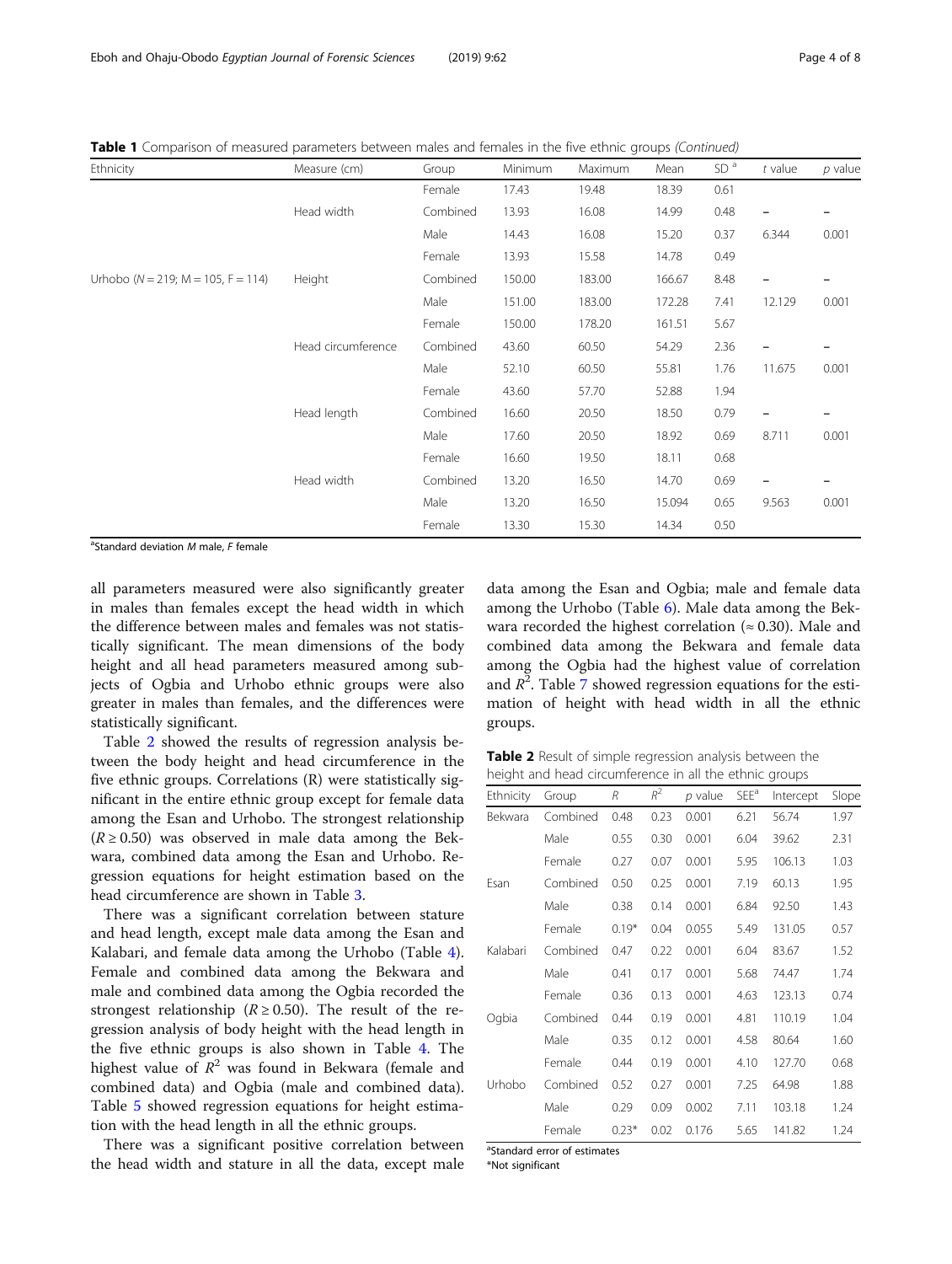<span id="page-4-0"></span>Eboh and Ohaju-Obodo Egyptian Journal of Forensic Sciences (2019) 9:62 Page 5 of 8

| Ethnicity      | Data     | Equation               |
|----------------|----------|------------------------|
| <b>Bekwara</b> | Combined | $H = 56.743 + 1.973C$  |
|                | Male     | $H = 39.619 + 2.309C$  |
|                | Female   | $H = 106.126 + 1.032C$ |
| Fsan           | Combined | $H = 60.132 + 1.954C$  |
|                | Male     | $H = 92.498 + 1.434C$  |
|                | Female   |                        |
| Kalabari       | Combined | $H = 83.670 + 1.524C$  |
|                | Male     | $H = 74.472 + 1.742C$  |
|                | Female   | $H = 123.132 + 0.743C$ |
| Oqbia          | Combined | $H = 110.194 + 1.039C$ |
|                | Male     | $H = 80.639 + 1.602C$  |
|                | Female   | $H = 127.702 + 0.682C$ |
| Urhobo         | Combined | $H = 64.98 + 1.88C$    |
|                | Male     | $H = 103.18 + 1.24C$   |
|                | Female   |                        |

Table 5 Simple regression models for height estimation using head length

| Combined | $H = 71.793 + 5.041 L$  |
|----------|-------------------------|
| Male     | $H = 76.239 + 4.743 L$  |
| Female   | $H = 87.767 + 4.234 L$  |
| Combined | $H = 96.535 + 3.798 L$  |
| Male     |                         |
| Female   | $H = 115.629 + 2.542$ L |
| Combined | $H = 106.312 + 3.245$ L |
| Male     |                         |
| Female   | $H = 123.333 + 2.159$ L |
| Combined | $H = 91.217 + 4.077 L$  |
| Male     | $H = 100.985 + 3.628$ L |
| Female   | $H = 119.626 + 2.461$ L |
| Combined | $H = 81.41 + 4.61 L$    |
| Male     | $H = 132.41 + 2.11 L$   |
| Female   |                         |
|          | H height, L head length |

Table 3 Simple regression formulae for height estimation using the head circumference

H height, C head circumference

Table [8](#page-5-0) showed the multiple regression of body height on head dimensions in the five ethnic groups. In all the data studied, the proportion of the variance in the dependent variable that could be explained by the multiple regression model  $(R^2)$  was greater than in the simple regression. Among the Bekwara, the  $t$  value corresponding to unstandardized coefficients for the head circumference for combined data and head

Table 4 Result of simple regression analysis between the height and head length in all the ethnic groups

| Ethnicity | Group    | R       | $R^2$ | $p$ value | SEE   | Intercept | Slope |
|-----------|----------|---------|-------|-----------|-------|-----------|-------|
| Bekwara   | Combined | 0.54    | 0.29  | 0.001     | 5.97  | 71.793    | 5.041 |
|           | Male     | 0.43    | 0.18  | 0.001     | 6.518 | 76.239    | 4.743 |
|           | Female   | 0.53    | 0.28  | 0.001     | 5.244 | 87.767    | 4.234 |
| Esan      | Combined | 0.41    | 0.17  | 0.001     | 7.59  | 96.535    | 3.798 |
|           | Male     | $0.16*$ | 0.03  | 0.120     | 7.29  | 147.27    | 1.324 |
|           | Female   | 0.35    | 0.12  | 0.001     | 5.24  | 115.629   | 2.542 |
| Kalabari  | Combined | 0.33    | 0.11  | 0.001     | 6.46  | 106.312   | 3.245 |
|           | Male     | $0.08*$ | 0.01  | 0.462     | 6.21  | 156.812   | 0.755 |
|           | Female   | 0.28    | 0.08  | 0.007     | 4.76  | 123.333   | 2.159 |
| Ogbia     | Combined | 0.54    | 0.29  | 0.001     | 4.49  | 91.217    | 4.077 |
|           | Male     | 0.50    | 0.25  | 0.001     | 4.24  | 100.985   | 3.628 |
|           | Female   | 0.33    | 0.11  | 0.002     | 4.30  | 119.626   | 2.461 |
| Urhobo    | Combined | 0.43    | 0.19  | 0.001     | 7.67  | 81.41     | 4.61  |
|           | Male     | 0.20    | 0.04  | 0.044     | 7.30  | 132.41    | 2.11  |
|           | Female   | $0.12*$ | 0.01  | 0.203     | 5.66  | 143.28    | 1.01  |

a<br>Standard error of estimates

\*Not significant

ference and width for males, and the circumference and

circumference, and length of male, was not significant and did not improve the models. The head length for combined data, head width for male, and head circumference for females were similarly so for the Esan. Among the Kalabari, the head length for combined, male and female data, and head width for the male data also had t values that were not significant. The head circum-

Table 6 Result of simple regression analysis between height and head width in all the ethnic groups

| Ethnicity | Group    | R       | $R^2$ | p value | <b>SEE</b> | Intercept | Slope   |
|-----------|----------|---------|-------|---------|------------|-----------|---------|
| Bekwara   | Combined | 0.54    | 0.29  | 0.001   | 5.97       | 90.160    | 4.961   |
|           | Male     | 0.56    | 0.31  | 0.001   | 5.98       | 85.258    | 5.398   |
|           | Female   | 0.47    | 0.22  | 0.001   | 5.45       | 106.665   | 3.731   |
| Esan      | Combined | 0.35    | 0.12  | 0.001   | 7.81       | 120.414   | 3.170   |
|           | Male     | $0.03*$ | 0.00  | 0.777   | 7.39       | 169.058   | 0.207   |
|           | Female   | 0.33    | 0.11  | 0.001   | 5.28       | 113.815   | 3.369   |
| Kalabari  | Combined | 0.31    | 0.10  | 0.001   | 6.49       | 118.586   | 3.289   |
|           | Male     | 0.23    | 0.05  | 0.034   | 6.07       | 143.242   | 1.877   |
|           | Female   | 0.40    | 0.16  | 0.001   | 4.55       | 107.732   | 3.784   |
| Ogbia     | Combined | 0.49    | 0.24  | 0.001   | 4.66       | 86.273    | 5.415   |
|           | Male     | $0.14*$ | 0.02  | 0.191   | 4.84       | 141.175   | 1.891   |
|           | Female   | 0.54    | 0.29  | 0.001   | 3.83       | 91.338    | 4.977   |
| Urhobo    | Combined | 0.34    | 0.11  | 0.001   | 7.99       | 104.68    | 4.22    |
|           | Male     | $0.04*$ | 0.00  | 0.658   | 7.44       | 171.79    | 0.10    |
|           | Female   | $0.05*$ | 0.00  | 0.575   | 5.69       | 164.99    | $-0.72$ |

<sup>a</sup>Standard error of estimates

\*Not significant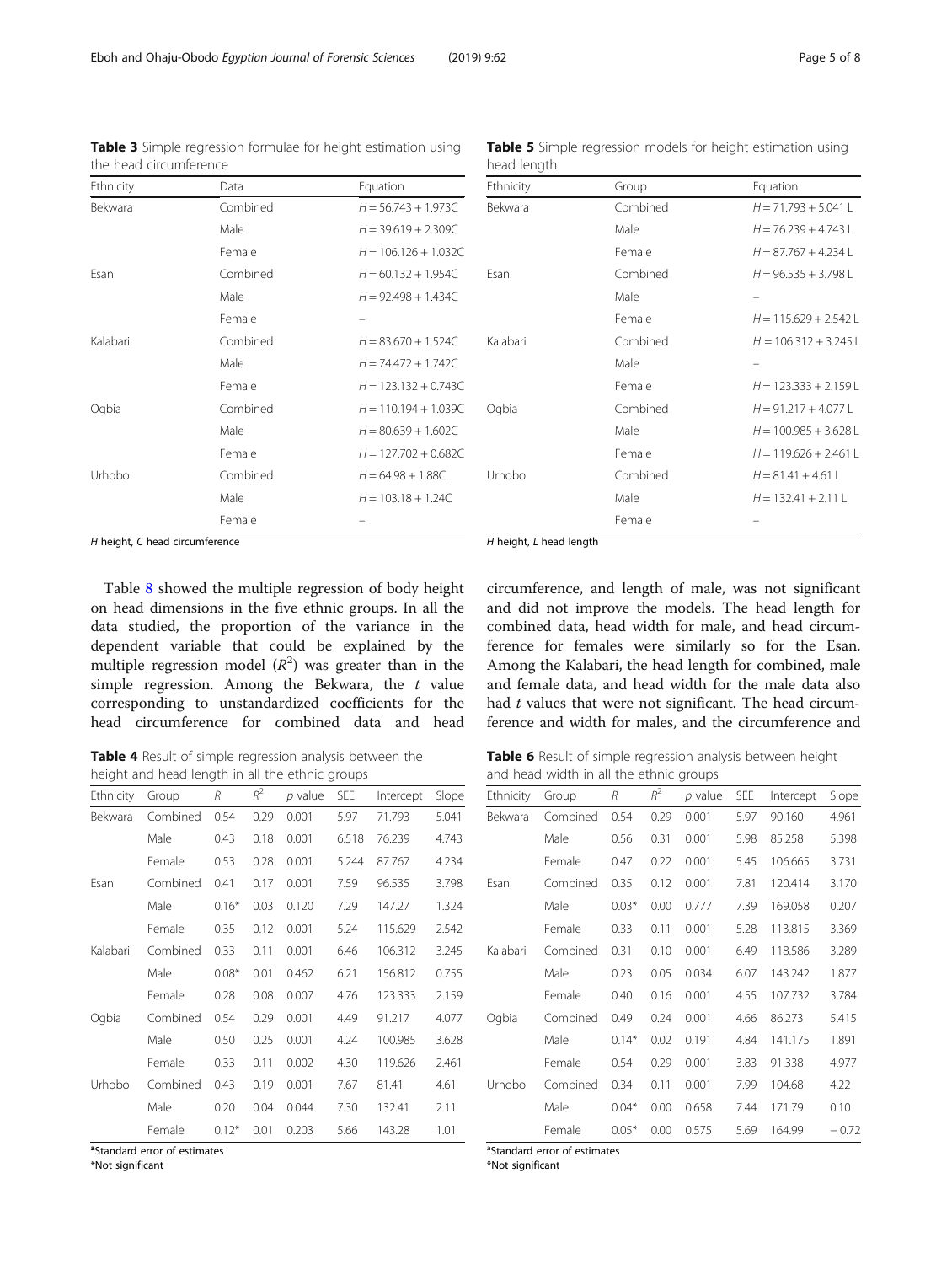<span id="page-5-0"></span>Table 7 Simple regression formulae for stature estimation using head width

| Ethnicity | Group    | Equation                |
|-----------|----------|-------------------------|
| Bekwara   | Combined | $H = 90.160 + 4.961 W$  |
|           | Male     | $H = 85.258 + 5.398$ W  |
|           | Female   | $H = 106.665 + 3.731 W$ |
| Fsan      | Combined | $H = 120.414 + 3.170 W$ |
|           | Male     |                         |
|           | Female   | $H = 113.815 + 3.369$ W |
| Combined  | Combined | $H = 118.586 + 3.289 W$ |
| Kalabari  | Male     | $H = 143,242 + 1.877 W$ |
|           | Female   | $H = 107.732 + 3.784$ W |
| Ogbia     | Combined | $H = 86.273 + 5.415 W$  |
|           | Male     |                         |
|           | Female   | $H = 91.338 + 4.977 W$  |
| Urhobo    | Combined | $H = 104.68 + 4.22$ W   |
|           | Male     |                         |
|           | Female   |                         |

H height, C head width

length for females of the Esan people also had the  $t$  values not significant. Among the Urhobo, the  $t$  value corresponding to unstandardized coefficients for the head width in combined data, head length in males, and all the data in females were also not significant. All values that were not significant were excluded from the multiple regression equations for stature estimation (Table [9\)](#page-6-0).

**Discussion** 

Sexual dimorphism is a usual biological process that occurs in humans with regard to body parts. Height and all head dimensions measured in this study were significantly greater in males compared to females, except for the head width that was not significant among the Kalabari. Concerning height, it is known that males attain puberty 2 years later than their female counterparts, affording them additional time to grow (Eboh and Igbigbi [2017](#page-7-0)); this could be a reason for the gender difference observed in the present study. Significant greater body height in males compared to females have also been reported in previous studies (Marko et al. [2018;](#page-7-0) Eboh and Igbigbi [2017;](#page-7-0) Ukoha et al. [2015](#page-7-0); Shah et al. [2015;](#page-7-0) Agarwal et al. [2014;](#page-7-0) Mansur et al. [2014](#page-7-0); Agnihotri et al. [2011;](#page-7-0) Ilayperuma [2010;](#page-7-0) Pelin et al. [2010](#page-7-0)), which also reported that males are significantly taller than females.

Structurally, the general appearance of the male skull is such that it tends to be larger and heavier or thicker than that of the female which is smaller and lighter (Gleeson [2016\)](#page-7-0). In the present study, the head circumference, length, and width observed to be significantly greater in males than females are to further emphasize and confirm the aforementioned with regard to the five ethnic groups studied.

The differences in the head circumference between males and females observed in all the ethnic groups in the present study are in tandem with previous studies (Marko et al. [2018](#page-7-0); Eboh and Igbigbi [2017](#page-7-0); Ukoha et al. [2015](#page-7-0), Mansur et al. [2014](#page-7-0); and Agnihotri et al. [2011\)](#page-7-0). In

Table 8 Result of multiple regression of height on head dimensions

| Ethnicity | Group    | $\mathcal{R}$ | $R^2$ | $p$ value | <b>SEE</b> | Intercept | Slope                      |
|-----------|----------|---------------|-------|-----------|------------|-----------|----------------------------|
| Bekwara   | Combined | 0.63          | 0.40  | 0.001     | 5.52       | 51.11     | C-0.08*, L3.59**, W 3.46** |
|           | Male     | 0.63          | 0.39  | 0.001     | 3.69       | 33.61     | C1.31*, L0.38*, W3.59**    |
|           | Female   | 0.62          | 0.38  | 0.001     | 4.91       | 87.55     | C-1.03**, L4.86**, W2.84** |
| Esan      | Combined | 0.53          | 0.29  | 0.001     | 7.07       | 48.21     | C1.43**, L1.03*, W1.48**   |
|           | Male     | 0.45          | 0.21  | 0.001     | 6.66       | 91.18     | C2.68**, L13.03**, W-0.73* |
|           | Female   | 0.42          | 0.18  | 0.001     | 5.11       | 82.01     | C0.22*, L1.81**, W2.48**   |
| Kalabari  | Combined | 0.51          | 0.26  | 0.001     | 5.92       | 55.31     | C1.21**, L1.20*, W1.57**   |
|           | Male     | 0.43          | 0.19  | 0.001     | 5.69       | 83.07     | C1.83**, L-1.29*, W 0.73*  |
|           | Female   | 0.49          | 0.24  | 0.001     | 4.38       | 79.44     | C0.54**, L0.68*, W2.87**   |
| Ogbia     | Combined | 0.63          | 0.40  | 0.001     | 4.15       | 48.34     | C0.50**, L2.51**, W2.99**  |
|           | Male     | 0.51          | 0.38  | 0.001     | 4.27       | 91.80     | C-0.11*, L3.68**, W0.94*   |
|           | Female   | 0.61          | 0.26  | 0.001     | 3.64       | 75.01     | C0.46**, L0.33*, W3.96**   |
| Urhobo    | Combined | 0.55          | 0.30  | 0.001     | 7.16       | 46.39     | C1.41**, L1.78**, W0.74*   |
|           | Male     | 0.35          | 0.12  | 0.004     | 7.04       | 113.92    | C1.43**, L0.75*, W-2.37**  |
|           | Female   | 0.16          | 0.02  | 0.435     | 5.68       | 129.49    | C0.30*, L0.73*, W0.22*     |

 $C$  head circumference,  $L$  head length,  $W$  head width

<sup>a</sup>Standard error of estimates

\*Not significant, \*\*significant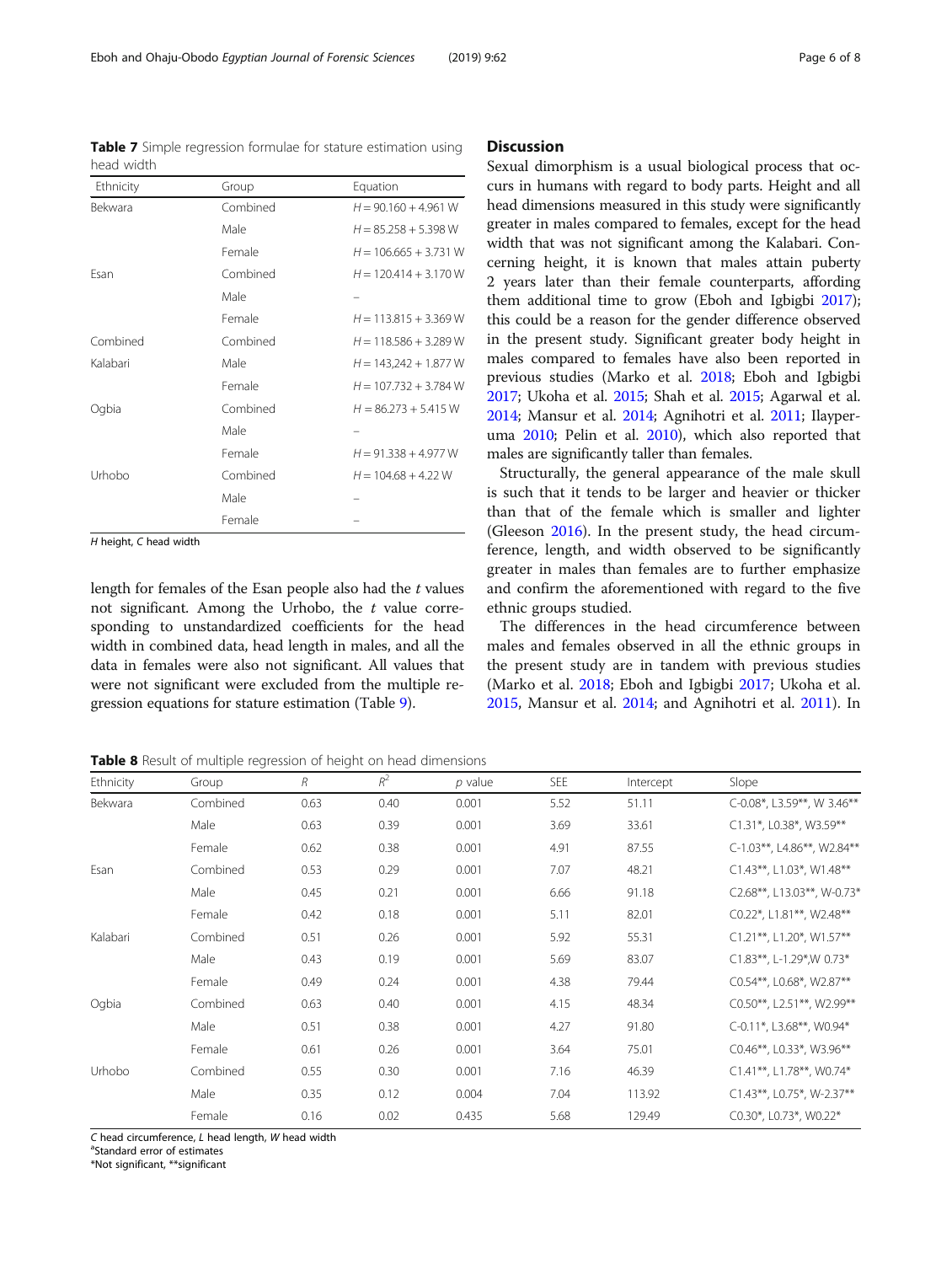H height, C head circumference, L head length, W head width

these studies, they also reported that the head circumference is greater in males than in females. On the other hand, the result of the current study is at variance with Jervas et al. ([2015](#page-7-0)), who reported otherwise. Genetic, environmental, and ethnic factors may be the reasons for the variation.

It was reported in some previous studies (Eboh and Igbigbi [2017](#page-7-0); Ukoha et al. [2015](#page-7-0); Shah et al. [2015](#page-7-0); Agarwal et al. [2014](#page-7-0); Ilayperuma [2010\)](#page-7-0) that the head length in males is significantly greater when compared to females; the findings in the present study that males have a longer head than females support the aforementioned. Nevertheless, Jervas et al. ([2015](#page-7-0)) observed no significant difference between males and females in the head length. This discrepancy can be attributed to factors that affect anthropometric measurements.

The significant differences in the head breadth observed between males and females among the Bekwara, Esan, Ogbia, and Urhobo in the present study agree with some previous reports (Jervas et al. [2015;](#page-7-0) Ukoha et al. [2015](#page-7-0); Shah et al. [2015](#page-7-0); Agnihotri et al. [2011](#page-7-0); Ilayperuma [2010](#page-7-0)) that reported a significant greater head breadth in males than in females. The aforementioned observation also holds true in four of the five ethnic groups studied in a previous research (Eboh and Igbigbi [2017\)](#page-7-0). On the contrary, among the Kalabari in the present study, there was no significant difference in head breadth between males and females, which is in line with the report on the Annang in a prior study (Eboh and Igbigbi [2017](#page-7-0)). Population differences may account for variations observed.

The result of the present study indicates in 36 of the 45 cases or data across the five ethnic groups that there was a significant relationship between height and head dimension ( $p < 0.05$ ). The low correlation ( $R < 0.5$ ) between height and head dimensions in 35 of the cases indicates a poor relationship. Agarwal et al. ([2014](#page-7-0)) reported a significant low correlation between the height, and head length and width. Ilayperuma ([2010](#page-7-0)) reported that the correlation between height, and head length and width was significant in both genders.

Marko et al. ([2018\)](#page-7-0) observed a significant correlation between height and head circumference. Jervas et al. ([2015\)](#page-7-0) observed no significant correlation between height and head circumference. Mansur et al. ([2014\)](#page-7-0) noted a significant correlation of stature with the head circumference in both genders and combined data. Ukoha et al. [\(2015](#page-7-0)) observed significant correlations between the height, and head circumference, length, and width in both genders, except for the head breadth in which the female data was not significant.

Agnihotri et al. ([2011\)](#page-7-0) noted that the head circumference and length showed a significant correlation with height, but the head width showed otherwise. Eboh and Igbigbi  $(2017)$  $(2017)$  reported that the circumference and head length had a significant positive correlation with the height in all the five ethnic groups studied, except for the male data among the Ukwuani and Bini, in which the correlation of height with the head circumference and head length, respectively, was not significant. In addition, Eboh and Igbigbi [\(2017](#page-7-0)) also reported that only combined and female data among the Bini and Ikwere and combined data among the Izon showed a significant positive correlation between the height and head width.

Provided correlation (R) of head dimensions with height was significant, regression equations were formulated (Tables [3,](#page-4-0) [5,](#page-4-0) [7](#page-5-0), and 9). Results showed in all head dimensions studied, in all the data across the five ethnic groups, that only in male data among the Bekwara, was the proportion of the variance in head circumference and width that could be explained by the model was up to 30%, which is low. Similar results were reported by Eboh and Igbigbi [\(2017\)](#page-7-0), while Jervas et al. [\(2015\)](#page-7-0) noted a very low value of  $R^2$  in female data between the height and head width.

The high error of estimates based on the two regression methods indicates that the level of reliability of the models is low. Variable values of the standard error of estimates have been reported in previous studies (Marko et al. [2018;](#page-7-0) Eboh and Igbigbi [2017](#page-7-0); Ukoha et al. [2015](#page-7-0); Krishan [2008](#page-7-0); Krishan and Kumar [2007\)](#page-7-0). Genetic, environmental, and nature of the data may be responsible for the variation.

<span id="page-6-0"></span>Table 9 Multiple regression models for height estimation from head dimensions

| Ethnicity      | Group    | Equation                            |  |  |  |  |
|----------------|----------|-------------------------------------|--|--|--|--|
| <b>Bekwara</b> | Combined | $H = 51.11 + 3.59L + 3.46W$         |  |  |  |  |
|                | Male     | $H = 33.61 + 3.59 W$                |  |  |  |  |
|                | Female   | $H = 87.55 - 1.03C + 4.86L + 2.84W$ |  |  |  |  |
| Fsan           | Combined | $H = 48.2 + 1.43C + 1.48W$          |  |  |  |  |
|                | Male     | $H = 91.18 + 2.68C - 13.03$         |  |  |  |  |
|                | Female   | $H = 82.06 + 1.811 + 2.49 W$        |  |  |  |  |
| Kalabari       | Combined | $H = 55.31 + 1.21C + 1.57W$         |  |  |  |  |
|                | Male     | $H = 83.07 + 1.83C$                 |  |  |  |  |
|                | Female   | $H = 7944 + 054C + 287W$            |  |  |  |  |
| Ogbia          | Combined | $H = 48.34 + 0.50C + 2.51L + 2.99W$ |  |  |  |  |
|                | Male     | $H = 91.80 + 3.68$                  |  |  |  |  |
|                | Female   | $H = 75.01 + 0.46C + 3.96 W$        |  |  |  |  |
| Urhobo         | Combined | $H = 46.39 + 1.41C + 1.78L$         |  |  |  |  |
|                | Male     | $H = 113.92 + 1.43C - 2.37W$        |  |  |  |  |
|                | Female   |                                     |  |  |  |  |